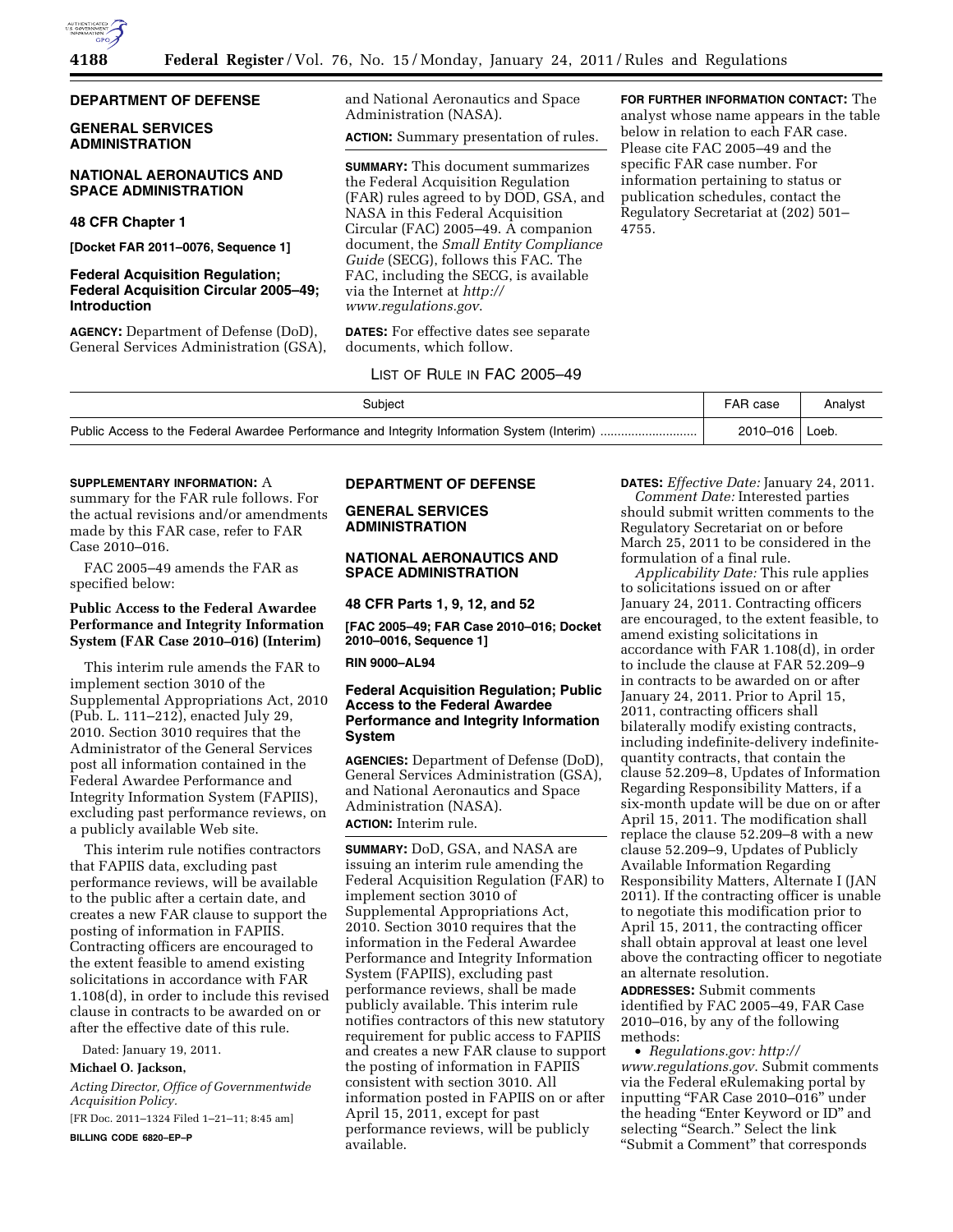with "FAR Case 2010-016." Follow the instructions provided at the ''Submit a Comment'' screen. Please include your name, company name (if any), and "FAR Case 2010–016'' on your attached document.

• *Fax:* (202) 501–4067.

• *Mail:* General Services Administration, Regulatory Secretariat (MVCB), ATTN: Hada Flowers, 1275 First Street, NE., 7th Floor, Washington, DC 20417.

*Instructions:* Please submit comments only and cite FAC 2005–49, FAR Case 2010–016, in all correspondence related to this case. All comments received will be posted without change to *[http://](http://www.regulations.gov) [www.regulations.gov,](http://www.regulations.gov)* including any personal and/or business confidential information provided.

**FOR FURTHER INFORMATION CONTACT:** Mr. Edward Loeb, Procurement Analyst, at (202) 501–0650 for clarification of content. For information pertaining to status or publication schedules, contact the Regulatory Secretariat at (202) 501– 4755. Please cite FAC 2005–49, FAR Case 2010–016.

#### **SUPPLEMENTARY INFORMATION:**

#### **I. Background**

DoD, GSA, and NASA published a final rule in the **Federal Register** at 75 FR 14059 on March 23, 2010, FAR Case 2008–027, Federal Awardee Performance and Integrity Information System, to implement the requirements of FAPIIS. This rule became effective on April 22, 2010. That rulemaking and the associated launch of FAPIIS in April 2010 are part of an ongoing effort by the Administration to enhance the Government's ability to evaluate the business ethics and quality of prospective contractors competing for Federal contracts. That rulemaking also addresses requirements set forth in section 872 of the Clean Contracting Act of 2008 (subtitle G of title VIII of Pub. L. 110–417) (41 U.S.C. 417b) for a system containing specific information on the integrity and performance of covered Federal agency contractors. Additional information on FAR Case 2008–027 may be found in the **Federal Register** at 75 FR 14059, March 23, 2010.

With respect to the availability of information in FAPIIS, section 872(e)(1) states, in pertinent part, that the Administrator of General Services ''shall ensure that the information in the database is available to appropriate acquisition officials of Federal agencies and to such other government officials as the Administrator determines appropriate.'' Section 3010 of the Supplemental Appropriations Act, 2010

(Pub. L. 111–212), enacted July 29, 2010, modifies section 872(e)(1) to require that the Administrator of General Services post all FAPIIS information, excluding past performance reviews, on a publicly available Web site. FAPIIS will now become the publicly available Web site.

To comply with section 3010, this preamble contains instructions to contracting officers on modifying existing contracts to incorporate the new clause. To begin the transition process and lessen the number of contracts that will require modification when the interim rule is published, the Department of Defense's Director of Defense Procurement and Acquisition Policy issued a Class Deviation for the Department on October 12, 2010 (*see [http://www.acq.osd.mil/dpap/policy/](http://www.acq.osd.mil/dpap/policy/policyvault/USA005830-10-DPAP.pdf)  [policyvault/USA005830-10-DPAP.pdf](http://www.acq.osd.mil/dpap/policy/policyvault/USA005830-10-DPAP.pdf)*). On October 14, 2010, the Civilian Agency Acquisition Council (CAAC) Chair issued a Consultation for Class Deviation letter recommending that civilian agencies authorize a class deviation (*see [https://](https://www.acquisition.gov/comp/caac/caacletters/CAAC-Letter-2011-01.pdf) [www.acquisition.gov/comp/caac/](https://www.acquisition.gov/comp/caac/caacletters/CAAC-Letter-2011-01.pdf) [caacletters/CAAC-Letter-2011-01.pdf](https://www.acquisition.gov/comp/caac/caacletters/CAAC-Letter-2011-01.pdf)*). Both the DoD deviation and the CAAC letter provide a contract clause that complies with section 3010 and was expected to be included in the interim rule. Agencies were encouraged to take advantage of the deviations until this FAPIIS interim rule became effective. To implement section 3010, the following steps have been, or are being taken:

1. *Enhanced FAPIIS functionality.*  The Managers of the FAPIIS system, in consultation with the Civilian Agency Acquisition Council and the Defense Acquisition Regulations Council (the Councils), are making changes to the FAPIIS architecture to support the transparency requirements of section 3010. The current architecture, consistent with the rule effective on April 22, 2010, provides a one-stop information system to help acquisition officials make informed decisions about an offeror's business integrity, but lacks the functionality to make information immediately available to the public as it is posted in the system. On and after April 15, 2011, when system changes are completed, information posted to FAPIIS by offerors, contractors, and Government personnel will be publicly available in accordance with section 3010.

2. *New FAR clause.* The Councils have developed a new FAR clause 52.209–9, Updates of Publicly Available Information Regarding Responsibility Matters, to replace the current FAR clause 52.209–8, Updates of Information

Regarding Responsibility Matters. The current clause states that only Government personnel and authorized users performing business on behalf of the Government will have access to a contractor's record in the FAPIIS system. The new clause does not include this statement but instead provides notice to contractors that all information posted in FAPIIS on or after April 15, 2011, except past performance reviews, will be publicly available. The new clause also states that requests to review the information posted in FAPIIS before April 15, 2011, will be subject to the Freedom of Information Act (FOIA) process.

The new FAR clause will be implemented in the following manner:

a. *New contracts.* On or after the effective date of this interim rule, contracting officers will be required to insert the FAR clause 52.209–9, in accordance with the prescription at FAR 9.104–7(c), in solicitations issued on or after the date of this rule and resultant contracts. As explained immediately above in paragraph 2. of this Background, information posted under the new clause on or after April 15, 2011, except for past performance reviews, will be released to the public. Information posted before April 15, 2011, will continue to be handled under FOIA. However, the clause at FAR 52.209–9, Alternate I, requires this information to be reposted if a sixmonth update will be due on or after April 15, 2011. The reposted information will be made available to the public.

b. *Existing contracts.* Prior to April 15, 2011, contracting officers will be required to bilaterally modify existing contracts (including indefinite-delivery indefinite-quantity contracts) that contain the FAR clause 52.209–8, if a six-month update will be due on or after April 15, 2011. The modification shall replace the FAR clause 52.209–8 with the new FAR clause 52.209–9. If the contracting officer is unable to negotiate this modification prior to April 15, 2011, the contracting officer will be required to obtain approval at least one level above the contracting officer to negotiate an alternate resolution.

3. *FAPIIS and CCR Notice.* A notice has been posted on the FAPIIS Web site, available at *[http://](http://www.cpars.csd.disa.mil/FAPIISmain.htm)  [www.cpars.csd.disa.mil/](http://www.cpars.csd.disa.mil/FAPIISmain.htm)  [FAPIISmain.htm,](http://www.cpars.csd.disa.mil/FAPIISmain.htm)* as well as on the Central Contractor Registration at *<http://www.ccr.gov>*through which offerors submit certain information to FAPIIS to alert offerors, contractors, and Government officials to the requirements of section 3010 and the actions they need to take in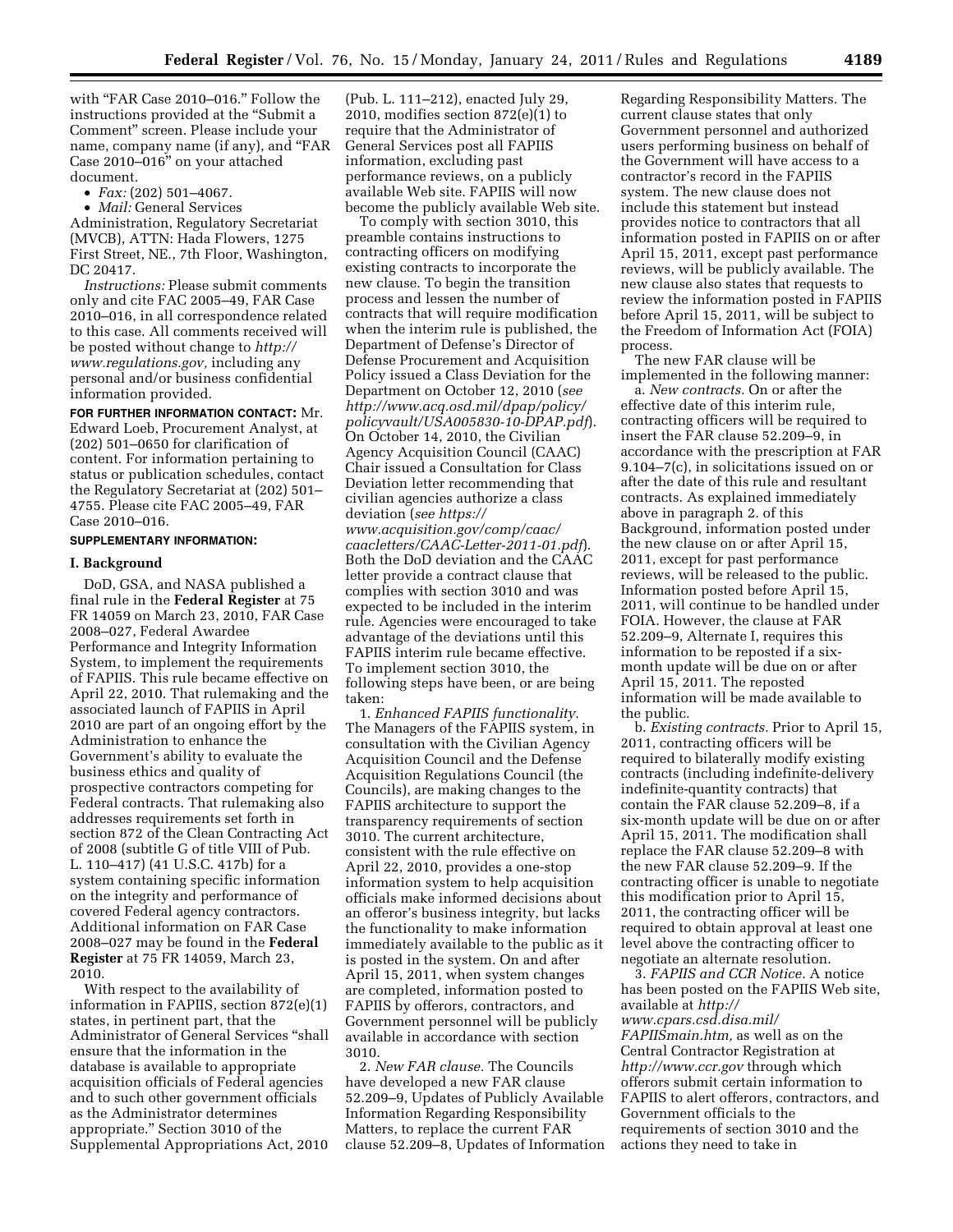implementing this law. For contracting officers, this includes taking appropriate steps to ensure that they do not post information in the system on or after April 15, 2011, that would create a harm protected by a disclosure exemption under FOIA. For example, heightened attention might need to be given to whether documentation supporting a non-responsibility determination or termination for default decision should be redacted before the determination or decision is posted.

The Federal Acquisition Regulatory Council (OFPP, DoD, GSA, and NASA) are continuing to consider the need for additional regulatory or other guidance to address the implementation of section 3010 and welcome public comment on this issue.

Finally, this rule makes several conforming changes and technical corrections:

• FAR 9.104–7 and 12.301—Modifies the clause prescriptions to prescribe the new clause.

• FAR 52.209–7—Relocates the definition of ''Principal'', in alphabetical order, in paragraph (a) of the clause.

### **II. Executive Order 12866**

This is a significant regulatory action and, therefore, was subject to review under Section 6(b) of Executive Order 12866, Regulatory Planning and Review, dated September 30, 1993. This rule is not a major rule under 5 U.S.C. 804.

#### **III. Regulatory Flexibility Act**

DoD, GSA, and NASA do not expect this interim rule to have a significant economic impact on a substantial number of small entities within the meaning of the Regulatory Flexibility Act, 5 U.S.C. 601, *et seq.,* because this rule just notifies the contractors that the public will have access to the database. The rule does not impose any new burdens on small entities but just makes editorial changes to 52.209–7 and transfers the information collection requirement of 52.209–8 to new clause 52.209–9.

Therefore, an Initial Regulatory Flexibility Analysis has not been performed. DoD, GSA, and NASA invite comments from small business concerns and other interested parties on the expected impact of this rule on small entities.

DoD, GSA, and NASA will also consider comments from small entities concerning the existing regulations in subparts affected by the rule in accordance with 5 U.S.C. 610. Interested parties must submit such comments separately and should cite 5 U.S.C. 610 (FAC 2005–49, FAR Case 2010–016), in correspondence.

### **IV. Paperwork Reduction Act**

The interim rule does not contain any new information collection requirements that require the approval of the Office of Management and Budget under the Paperwork Reduction Act (44 U.S.C. chapter 35). The existing burden hours for the information collection requirements that will now be in 52.209–7 and 52.209–9 were initially approved under OMB clearance 9000– 0174 with regard to FAR Case 2008–027, with a reference only to 52.209–7, because initially all burdens were included in that provision. However, in the final rule under FAR Case 2008–027, the ongoing portion of the reporting to FAPIIS was separated out of the FAR provision 52.209–7 and incorporated into FAR clause 52.209–8. This transfer did not change the number of approved hours. In this case, the burden for 52.209–8 is transferred to 52.209–9, again without any change to the burden hours initially approved under OMB clearance 9000–0174.

#### **V. Determination To Issue an Interim Rule**

A determination has been made under the authority of the Secretary of Defense (DoD), the Administrator of General Services (GSA), and the Administrator of the National Aeronautics and Space Administration (NASA) that urgent and compelling reasons exist to promulgate this interim rule without prior opportunity for public comment. This action is necessary because the rule implements section 3010 of the Supplemental Appropriations Act, 2010 (Pub. L. 111–212), which was signed on July 29, 2010, and was effective upon enactment. However, pursuant to 41 U.S.C. 418b and FAR 1.501–3(b), DoD, GSA, and NASA will consider public comments received in response to this interim rule in the formation of the final rule.

### **List of Subjects in 48 CFR Parts 1, 9, 12, and 52**

Government procurement.

Dated: January 19, 2011.

#### **Michael O. Jackson,**

*Acting Director, Office of Governmentwide Acquisition Policy.* 

Therefore, DoD, GSA, and NASA amend 48 CFR parts 1, 9, 12, and 52 as set forth below:

■ 1. The authority citation for 48 CFR parts 1, 9, 12, and 52 continues to read as follows:

**Authority:** 40 U.S.C. 121(c); 10 U.S.C. chapter 137; and 42 U.S.C. 2473(c).

## **PART 1—FEDERAL ACQUISITION REGULATIONS SYSTEM**

#### **1.106 [Amended]**

■ 2. Amend section 1.106, in the table following the introductory text, by adding in numerical sequence, FAR segment "52.209-7" and its corresponding OMB Control Number ''9000–0174'', and FAR segment ''52.209–9'' and its corresponding OMB Control Number "9000-0174".

## **PART 9—CONTRACTOR QUALIFICATIONS**

■ 3. Amend section 9.104–7 by revising paragraph (c) to read as follows:

## **9.104–7 Solicitation provisions and contract clauses.**

\* \* \* \* \* (c)(1) The contracting officer shall insert the clause at 52.209–9, Updates of Publicly Available Information Regarding Responsibility Matters—

(i) In solicitations where the resultant contract value is expected to exceed \$500,000; and

(ii) In contracts in which the offeror checked ''has'' in paragraph (b) of the provision 52.209–7.

(2) For solicitations issued prior to April 15, 2011, and resultant contracts, use the clause with its Alternate I.

# **PART 12—ACQUISITION OF COMMERCIAL ITEMS**

■ 4. Amend section 12.301 by revising paragraph (d)(4) to read as follows:

### **12.301 Solicitation provisions and contract clauses for the acquisition of commercial items.**

\* \* \* \* \*

(d) \* \* \*

(4)(i) Insert the clause at 52.209–9, Updates of Publicly Available Information Regarding Responsibility Matters, as prescribed in 9.104–7(c).

(ii) Use the clause with its Alternate I as prescribed in  $9.104-7(c)(2)$ .

## **PART 52—SOLICITATION PROVISIONS AND CONTRACT CLAUSES**

■ 5. Amend section 52.209-7 by-

\* \* \* \* \*

■ a. Revising the date of the provision;

■ b. Adding to paragraph (a), in alphabetical order, the definition

''Principal'';

■ c. Removing from paragraph (d) the word "enter" and adding the word "post" in its place; and

■ d. Removing the undesignated paragraph that follows paragraph (d). The revised and added text reads as follows: